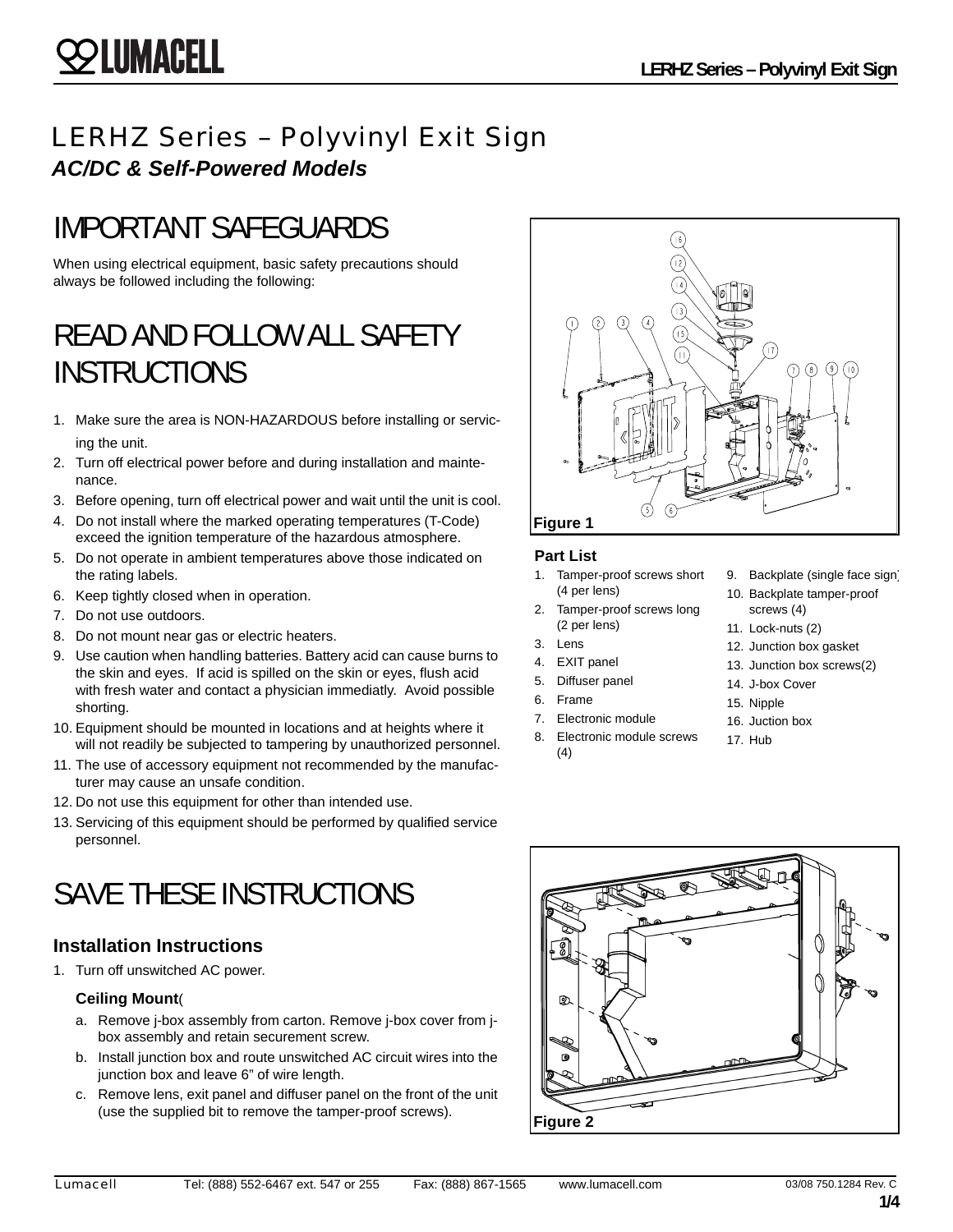- d. In order to access the knockouts of the frame, remove the 4 electronic module screw(s) holding the electronic module to the frame and separate them see fig.2).
- e. Remove knockout on top of the frame. Determine which holes in the exit frame will be used for mounting (see fig.1). Support frame by two blocks of wood, maximum one inch apart. Strike knockouts with a hammer and screwdriver. Clear holes of burrs to allow proper assembly of nipple/wire assembly.
- f. Secure j-box cover to the frame using the provided nut.
- Reassemble the electronic module inside the frame.

#### **Wall Mount (Single Face Model Only)**

LUMACELI

- a. Remove j-box assembly from carton. Remove j-box cover from jbox assembly, install Hub on j-box and retain securement screw.
- b. Remove the backplate(9) from the packaging. Determine the proper knockouts to remove for mounting to the junction box (see fig.3).
- c. Support area around knockouts with two blocks of wood. Strike knockouts from the inside with a hammer and a screwdriver.
- d. Reinstall the backplate to the frame using the 6 tamper-proof screws (use the supplied bit).
- 2. **Electrical connections:** Connect one end to the transformer leads, inside the enclosure, and the other end, to AC line voltage inside the junction box. Connect the white lead to neutral and the purple lead to AC line voltage (the input is universal 110 to 347 VAC). (See fig. 4). Connect the ground(green wire) to the junction box.

**Optional:** For AC models used with DC remote power. One end connects to the LED-STRIP leads, inside the enclosure, and the other end to DC input inside the junction box. Connect the red lead to positive, and the blue lead to the negative of the remote DC input (See fig. 4).

- 3. **For ceiling mount:** Mount the frame and j-box cover assembly to junction box by using the provided securement screw. **For wall mount:** Attach the frame(6) to the junction box, using the junction box supplied screws.Install 2 stem washers to ensure bonding.
- 4. Reinstall the diffuser and the EXIT panel (if required, remove the appropriate chevron).
- 5. Install the lens by using the 6 tamper-proof screws. *The tamper-proof screws should be equally torqued to approximately 5 lbs-in (0.6 N-m).*
- 6. Energize AC. Sign will illuminate.

#### **Manual Testing (Self-Powered Models)**

Operate the magnetic "test switch" by holding the provided magnet underneath the unit where indicated on the frame. The AC pilot lamp will go out, the legend will flicker, but remain lit. Remove the magnet. The AC pilot light will turn on, the legend will flicker but remain lit.

#### **Automatic Testing (Self-Powered Models)**

The unit will perform an automatic self-test of 30 seconds every 30 days, 60 second every 60 days and a 90 minute self-test once a year.

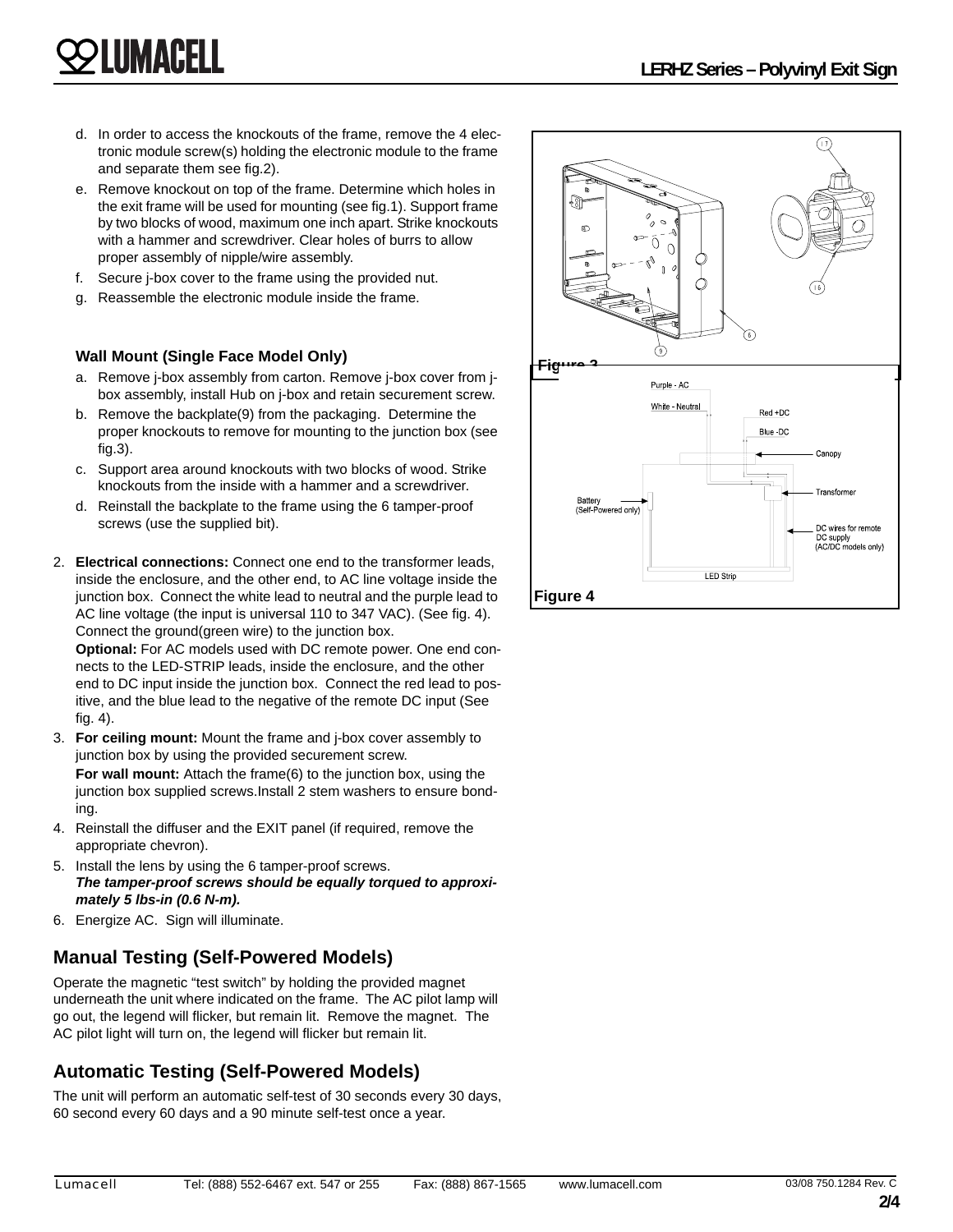# LUMACELL

#### **Nexus models**

Refer to figure 5 for the wiring of Nexus models.

These units can accept an input voltage of 120 or 347 VAC:

**120 VAC —** Connect the black (120 VAC) lead and white (neutral) lead to the building utility. Insulate the red wire.

**347 VAC —** Connect the red (347 VAC) lead and white (neutral) lead to the building utility. Insulate the black wire.

Feed excess wire into the junction box.

Leave as much space as possible between the live voltage cabling and the unsheathed low voltage data cabling.

Run the double insulation of data cables past the line cabling section and only strip back the last 30mm of the data cable sheathing.

## **Automatic Diagnostics (Self-Powered Models)**

There are three diagnostic indicators: one external and two internal. Unit must be opened to gain access to internal indicators.

External: General alarm, "Service Required". The LED will blink if any alarm condition is detected (see fig. 6).

Internal: Battery Alarm & Charger Alarm. Steady ON if alarm condition exists (See fig. 7).

**Normal operation, No fault —** "Service Required" is OFF and one of the two internal LED blinks, showing that the micro controller is active.

**Faulty operation —** "Service Required" blinks.

Battery Alarm ON, Charger Alarm OFF: Check battery or replace battery. Battery Alarm ON, Charger Alarm ON: Check LED strip.

Battery Alarm OFF, Charger Alarm ON: Check charger circuit.

#### **Nexus models**

Nexus models use two local indicators. One is a green LED for AC pilot lamp. The other is a tricolor LED (Service) which identifies and displays the Nexus status. The table below describes each status:

**Nexus Tricolor LED —** Status table

|                      | <b>Uncommissioned</b>              | <b>Commissioned</b>       |
|----------------------|------------------------------------|---------------------------|
| Normal               | Red/Off pulsing                    | Green steady              |
| Under test           | N/A                                | Green/Off pulsing         |
| Wink mode            | Yellow-orange/(red or off) pulsing | Yellow-orange/Off pulsing |
| Neuron faulty        | <b>Red Steady</b>                  | Red steady                |
| Power fail           | Off                                | Off                       |
| Battery disconnected | N/A                                | Off                       |

### **Maintenance (All Models)**

None required. If AC supply to the unit is to be disconnected for 2 months or more, the battery must be disconnected, Self-Powered Models only.